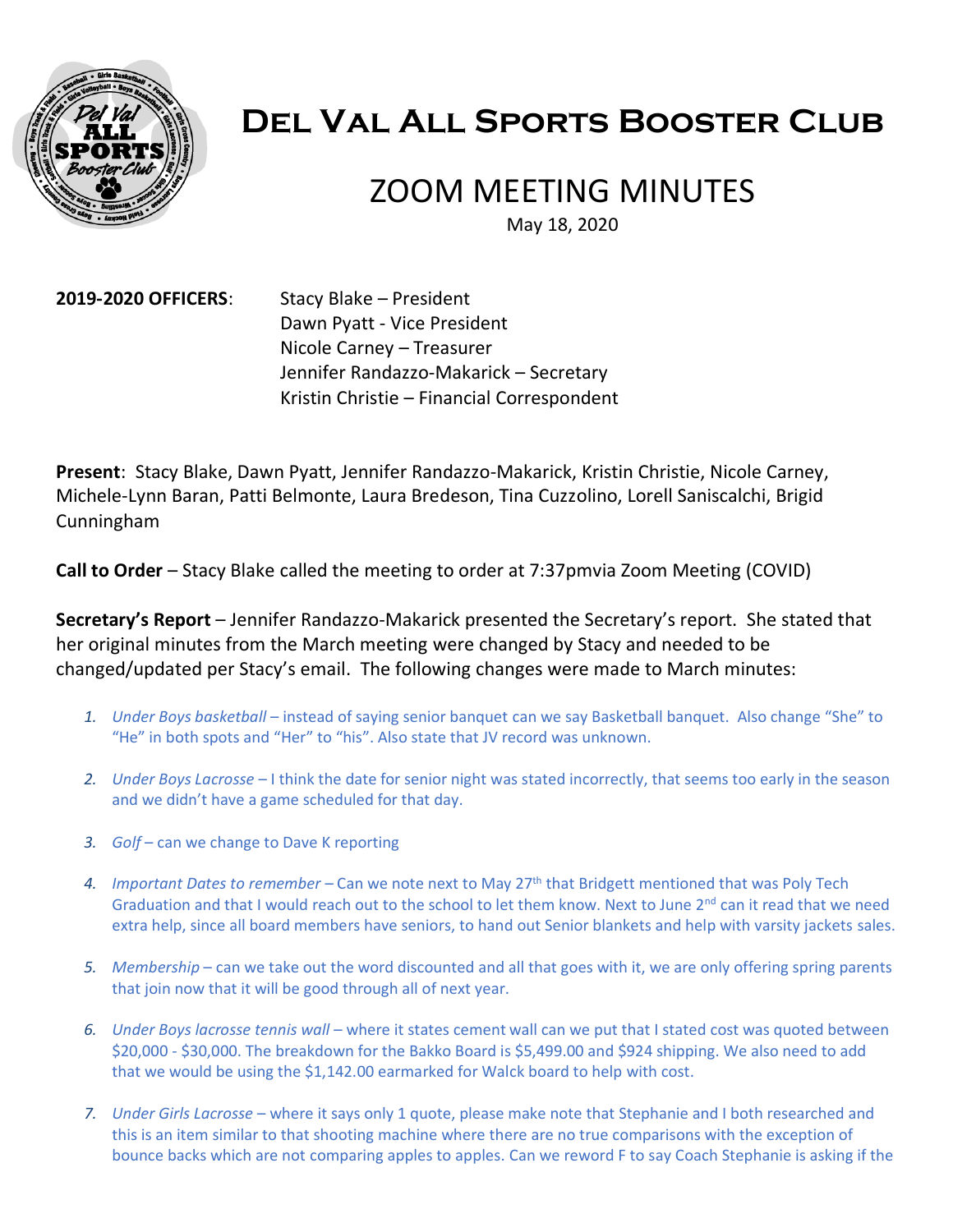booster club could purchase this for the team. They would like to use their money this year to purchase Parkas for the team.

- *8. Under discussion:*
	- *a. # 3* can we reword Shari knows the purpose of the booster club and it really wasn't a question but more of a statement, no quotes needed. I would state that in conversation she said what is the purpose of the booster club, I have been a member for 4+ years and this is why we raise money to support the teams.
	- *b.* #4 lets change to read like this How does the booster club spend money on each sport? Stacy answered some coaches ask for more, some ask for less.
	- *c.* #5 How do we determine how much to spend on each sport? How often? let's add we answered these questions by saying that we monitor and make our judgments based on need, use and if coach has asked for anything else. I think we also stated that either Kristin or I would make up a report for next meeting to show what has been spent over the last 4 years. I can look back and create, unless Kristin you have an easy way.
	- *d.* #6 Stacy Blake asked for thoughts/questions before voting
		- *i.* a. If we spend money now, we will always have fundraisers for more money
		- *ii.* b. new Weight Room Stacy will touch base with Daria to see what our next step is so we can plan and budget for that.
		- *iii.* c. Turf would be too much money for the booster club to fund, quoted at \$900,000 to 1.2 million dollars, we could fund something to go with field
- *9. BOYS LACROSSE*: 1. Tennis Court Supply Tennis Wall is \$5,945.00 \$1,142 fund and \$383.00 shipping = \$4,420.00
- *10.* Stacy will email both Girls Lacrosse & Boys Lacrosse coaches about the approved funds for each team to confirm they are ok with paying for shipping and also get approval from Bill to say it's ok we donate these items to school. (Delete this as I will not transfer any money until all is purchased). She will then move \$7,500 from the booster club savings account and transfer into the general account. Kristin will move funds from savings if needed.

#### A motion to approve the Meeting Minutes was made by Kristin Christie and second by Laura Bredeson.

**Treasurer's Report** – Kristin Christie presented Treasurer's report and reviewed financials. Kristin discussed the Hall of Fame donations and that she transferred \$100 from each of the following accounts: baseball, boys basketball, boys cross country, boys lacrosse, boys soccer, boys track, cheerleading, football, girls basketball, girls lacrosse, girls soccer, girls track, wrestling and she only transferred \$50.00 from the field hockey account. Laura asked who the new volleyball coach will be in the fall. Brigid Cunningham updated the members that the cheerleading bank account is not currently closed because they did not have their final meeting yet. Also, Coach Noreen is leaving and they are interviewing for a new cheer coach.

A motion to approve the Treasurer's report made by Nicole Carney and second by Brigid Cunningham.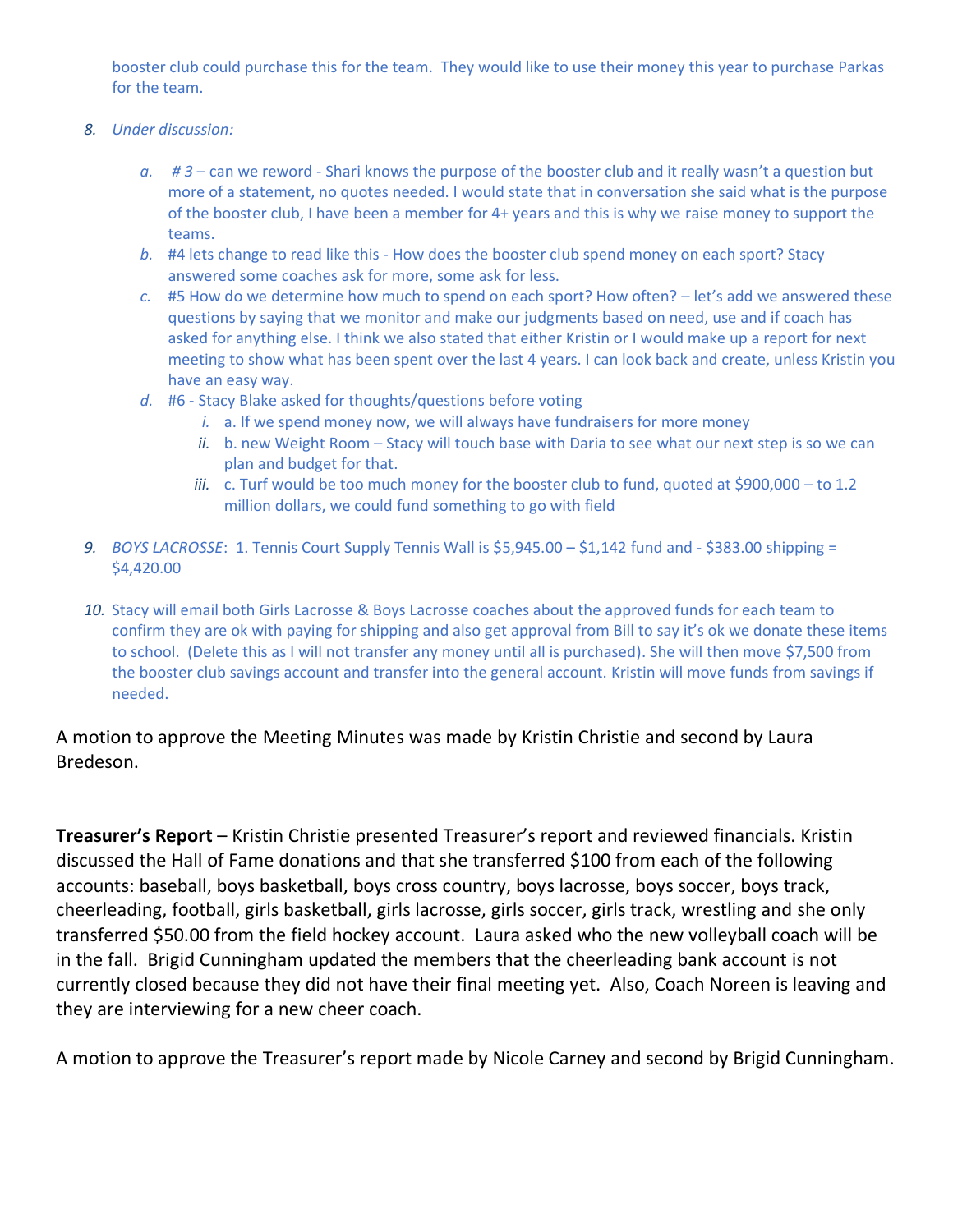#### **SPRING SPORTS REPS:**

**Baseball:** Michele Baran **Softball:** Heather Fike **Girls Lacrosse:** Shari Norgard **Boys Lacrosse:** Andrew Niebuhr & Michelle Bobrowski **Golf:** Kristin Christie **Girls Track & Field:** *still needed* **Boys Track & Field:** Tina Cuzzolino

#### **SPRING SPORTS REPORTS:**

**BASEBALL:** NO update **SOFTBALL:** NO update **GIRLS LACROSSE:** NO update **BOYS LACROSSE:** NO update **GOLF:** NO update **GIRLS TRACK & FIELD:** NO update **BOYS FIELD & FIELD:** NO update *\*\*\*Due to COVID and school closing, there has been no sports activities since March 13th\*\*\**

#### **OLD BUSINESS:**

- 1. **National Staff Appreciation Week** discussion about what the booster club should do for staff appreciation this school year:
	- a. When? Summer event or beginning of school?
	- b. In the past: we hosted a breakfast and Holly Wheelock made candy bottles.
	- c. Kristin stated that according to BOE there will be a lunch for the staff when school is back in session.
	- d. The club decided to skip this year since we do not know when school will begin again.

#### 2. **FIELD ENHANCEMENT PROJECT:**

- a. The new website is up and running great.
- b. Record bricks purchases this year; 18 ordered to date (only 13 ordered in 2019)
- c. Stacy will establish a booster PayPal account soon to make purchasing bricks easier

#### 3. **SENIOR BLANKETS**:

- a. 94 "varsity sport" seniors this year and 3 retirement blankets
- b. The letter that accompanies the blanket will be a "Congratulation" letter instead of the "Invite" letter this year.
- c. Stacy will deliver the blankets to the school to be put into the Senior boxes getting delivered.

#### 4. **DEL VAL SPIRIT WEAR**:

- a. SPRING SPORTS:
	- i. Spring sport store items are in and will be delivered by next week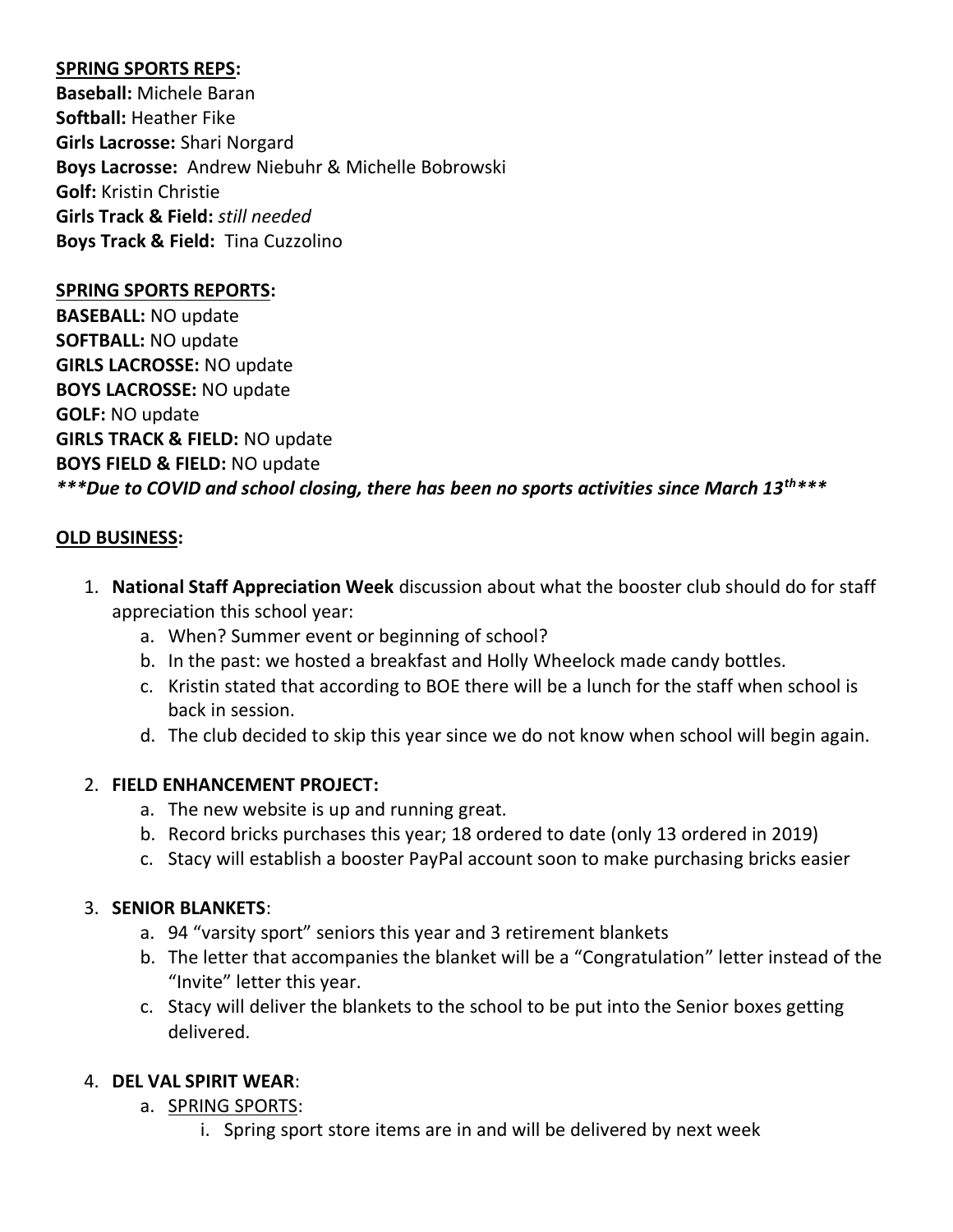- ii. The items will be distributed at the Del Val parking lot or at Stacy's house with individual assigned times
- b. ITEMS IN PRODUCTION:
	- i. DV Board of Ed staff recognition
	- ii. 8<sup>th</sup> Grade Honor Students
- c. 8<sup>th</sup> Grade Graduates:
	- i. Alexandria 50 cinch bags ordered
	- ii. Kingwood 45 cinch bags ordered
	- iii. Frenchtown 10 t-shirts, bags, and lanyards ordered
	- iv. Holland did not order from booster this year
- d. SUMMER CAMP Shirts: waiting on status of camps this summer
- e. JYMBOREE Shirts: waiting for more information
- f. FALL SPORTS:
	- i. During June, Stacy will meet with the incoming seniors to design their spirit wear for next year.
	- ii. The fall sports stores will be set-up and open upon confirmation of falls sports occurring.
- g. VARSITY AWARDS:
	- i. Awards will be presented on a video.
	- ii. Seniors will receive their award in their Senior Box.
	- iii. Juniors, Sophomores, and Freshman will receive their awards at a later time.
- h. SENIOR AWARDS:
	- i. Awards will be presented on a video.
	- ii. Seniors will receive their scholarships in their Senior Box.
- i. VARSITY JACKETS: In June, Stacy will set-up a date and time for orders at her home.

## 5. **SPIRIT WEAR SALES 2020-2021**:

- a. Stacy Blake is asking for extra help next school year 2020-2021 with spirit wear sales.
- b. Sign-up Genius will be sent out for the following events:
	- i. Alexandria Autumn Fest: Saturday, October  $10^{th}$  12-8:30 (new Jubilee date)
	- ii. Milford Alive: has been CANCELLED
	- iii. Holland Community Day: TBA
- 6. **WEIGHT ROOM**: Stacy said she will have a meeting with Daria when school starts again

## **NEW BUSINESS**:

- 1. **SUMMER CAMPS**: wrestling and Baseball have been cancelled this summer. We are still waiting to. Hear from the school about the rest of the sport camps.
	- a. GYM FLOOR is getting stripped and redone. The gym will be closed for 3 weeks this summer.
	- b. Boys soccer camp is still scheduled but not sure girls soccer camp will occur. Nicole confirmed only 2 checks received for soccer camp to date.